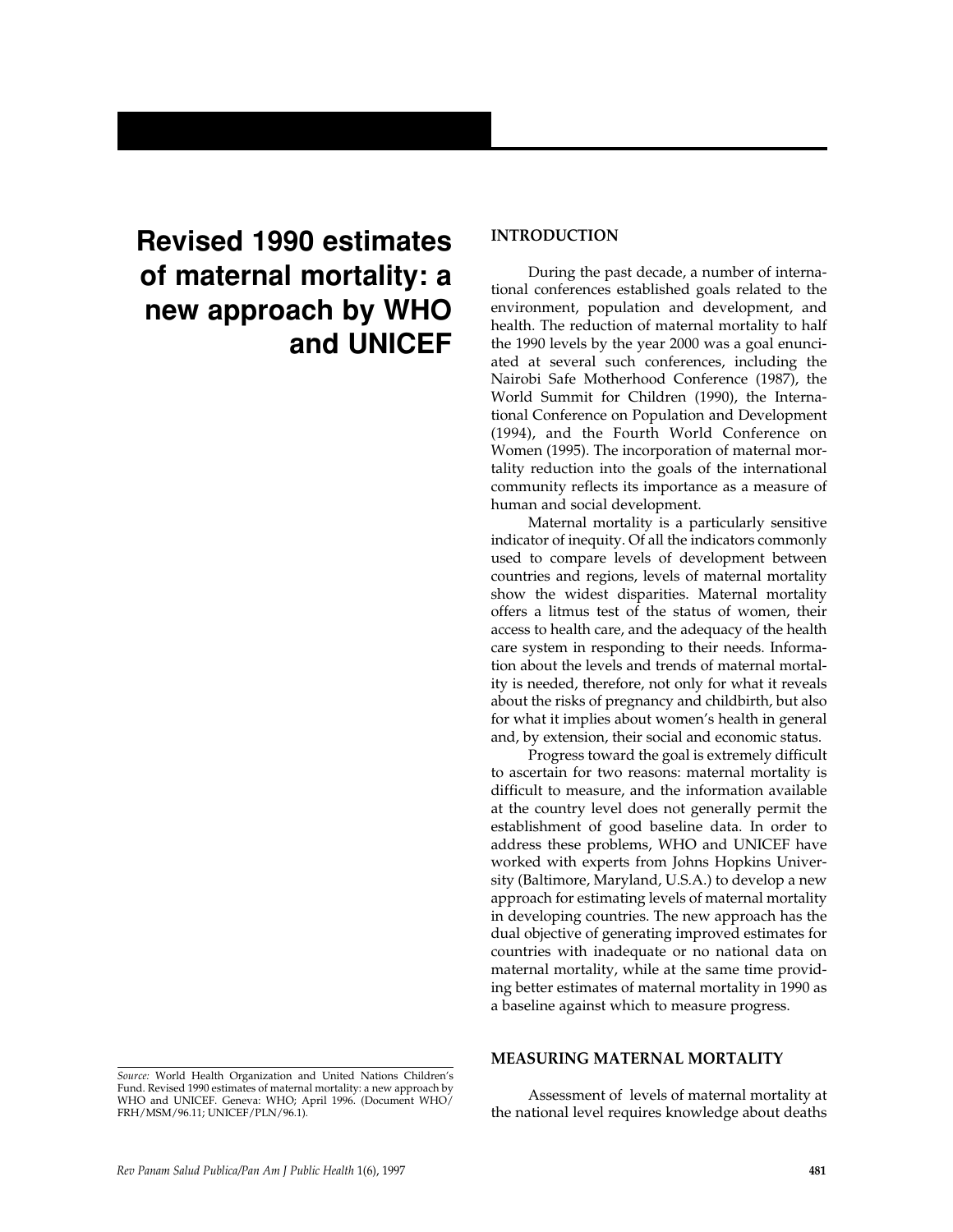of women of reproductive age (15–49 years), the cause of death, and also whether or not the woman was pregnant at the time of death or had recently been so. Broadly speaking, countries fall into one of three categories:

- 1. Countries with no reliable system of vital registration, where maternal deaths—like other vital events—go unrecorded;
- 2. Countries with relatively complete vital registration in terms of *numbers* of births and deaths but where *cause of death* is not adequately classified; cause of death is routinely reported in only 78 countries or areas, covering approximately 35% of the world's population (*1*).
- 3. Countries with complete vital registration and good cause of death attribution; even in these countries, misclassification of maternal deaths can arise for a variety of reasons.

Some innovative methodologies have been devised to overcome the absence of data in countries with poor or nonexistent vital registration. For example, maternal mortality can be measured by incorporating questions on pregnancy and deaths into large-scale households surveys. The disadvantage of such approaches is that they require large sample sizes in order to avoid high sampling error rates and thus are extremely expensive and timeconsuming (*2*). In general, countries with high maternal mortality do not have the resources to rely on surveys for data.

A more cost-effective approach is the "sisterhood method." In this method, existing household surveys incorporate a few simple questions about whether or not the sisters of the respondent are still alive. The advantage is that much smaller sample sizes are needed because each respondent can provide information on a number of sisters. The disadvantage is that the method does not provide a current estimate, but gives an idea of the level of maternal mortality roughly 10 years earlier. Furthermore, the methodology was developed for use where there are strong cultural ties among siblings (usually sisters) and where siblings could be expected to be fully aware of the vital events in each other's lives. Where such cultural ties are less strong, the method is likely to be less effective and may underestimate pregnancy-related mortality. Indeed, evidence is emerging that the sisterhood method may miss a sizable proportion of maternal deaths (*3, 4*).

The best way of measuring maternal mortality in the absence of vital registration is to identify and investigate the causes of all deaths of women of reproductive age—the "reproductive age mortality survey" (RAMOS). This method has been applied in countries with good vital registration systems to

calculate the extent of misclassification (*5*), as well as in countries without vital registration of deaths. Multiple sources of information—civil registers, health facility records, community leaders, religious authorities, undertakers, cemetery officials, schoolchildren—are used to identify all deaths (*6*). Subsequently, interviews with household members and health care providers and reviews of facility records are conducted in order to classify deaths as maternal or otherwise (verbal autopsy).

Although RAMOS studies are considered to be the "gold standard" for estimating maternal mortality, they are also time-consuming and complex to undertake, particularly on a large scale. Because of the difficulties and costs involved, only 10 developing countries have carried out RAMOS or household studies to estimate maternal mortality at the national level. As a result, other methods have to be devised to provide broad estimates of the extent of the problem.

## **DERIVATION OF THE ESTIMATES**

The earlier global and regional estimates of maternal mortality were developed by WHO using a model based on female life expectancy. Although they were generally well accepted and used by the international health community, they suffered from a major weakness. Because the model was greatly simplified and not very robust, WHO was unable to issue the individual country estimates from which the regional and global totals were calculated. Thus the model could not be used to provide an approximation of the level of maternal mortality in an individual country.<sup>1</sup>

The revised WHO and UNICEF estimates were developed using a dual strategy: existing national maternal mortality estimates were adjusted to account for underreporting and misclassification, and a simple model was developed to predict values for countries with no data. To predict maternal mortality, the model uses two widely available independent variables: general fertility rates and proportion of births that are assisted by a trained person. The definition of "trained person" encompasses doctors (specialized or not specialized) and persons with formally recognized midwifery skills, but excludes traditional birth attendants (TBAs), whether trained or not. The rationale is that TBAs generally cannot manage obstetric complications or perform lifesaving procedures needed to reduce maternal mortality.

<sup>1</sup> In 1992 the individual country estimates were inadvertently issued in the *Human Development Report 1992* (United Nations Development Program), but were never officially used by any UN agency.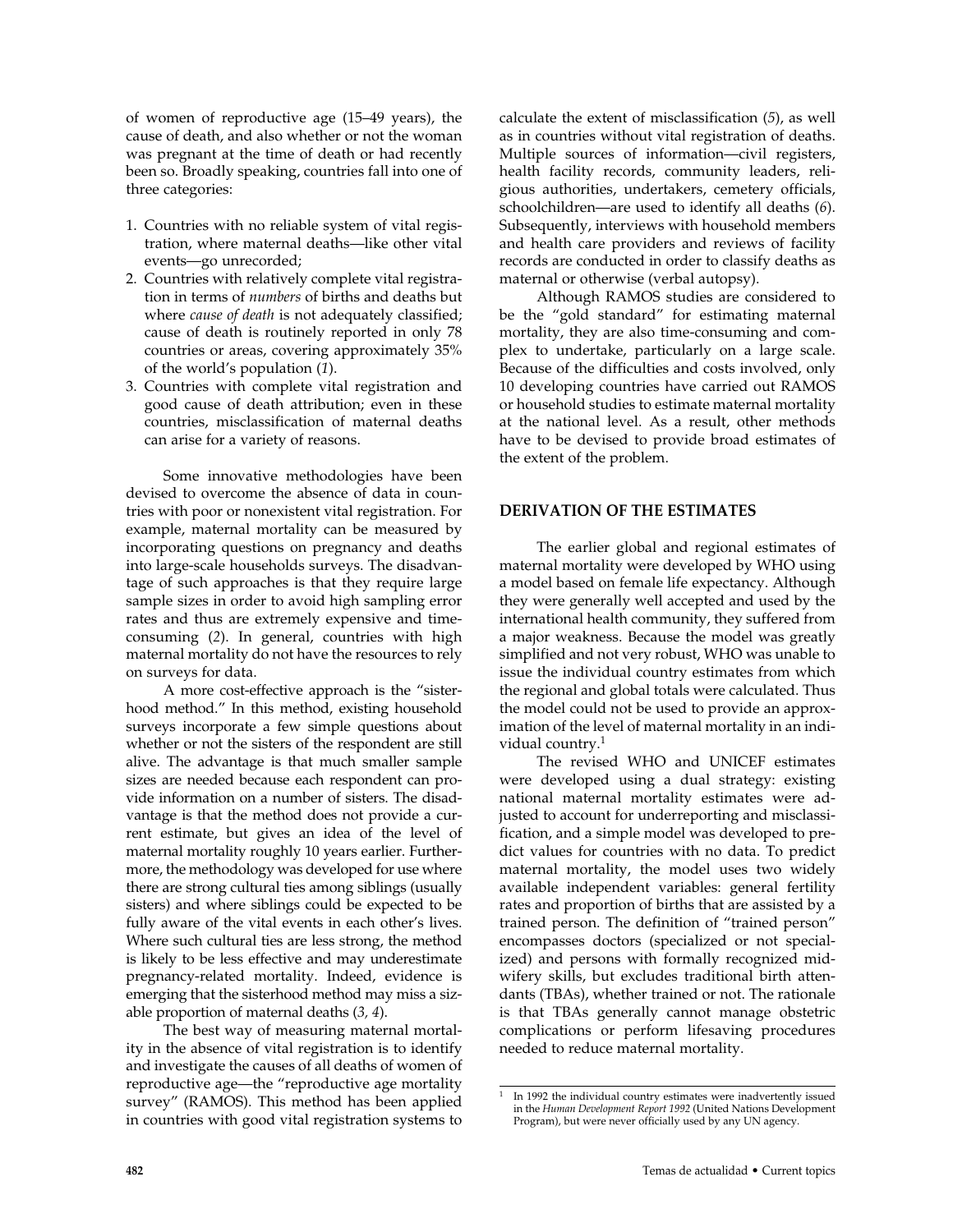Maternal mortality estimates for individual countries fall into five groups:

- 1. *Developed countries with complete vital registration systems and relatively good attribution of cause of death:* For these countries the maternal mortality ratio is the reported number adjusted by a factor of 1.5 to account for the well-known problem of misclassification of maternal deaths. The 1.5 adjustment factor is based on evidence from several studies (*5, 7*).
- 2. *Developing countries with good death registration but poor or nonexistent attribution of cause of death:* The model is used to predict the proportion of deaths of women of reproductive age that are maternal. This proportion is then applied to the deaths of women of reproductive age actually registered to obtain the number of maternal deaths and the maternal mortality ratio.
- 3. *Countries with RAMOS-type estimates of maternal mortality:* The maternal mortality ratio derived from the RAMOS study is used directly without any adjustments.
- 4. *Countries with sisterhood estimates of maternal mortality:* Several recent studies have found that the sisterhood method underestimates total female adult mortality and, presumably, maternal mortality as well (*3, 4*). However, the sisterhood method, in addition to providing an estimate of maternal mortality, also provides estimates of the proportion of all deaths of women of reproductive age that are maternal.2 Therefore, for these countries, this proportion was applied to the total number of deaths of women of reproductive age generated by the United Nations Population Division's population projections (1994 revision) for the year 1990, since these figures are believed to be better estimates of female adult mortality.
- 5. *Countries with no estimates of maternal mortality:* For countries without accurate information on numbers of deaths and without direct or indirect estimates of maternal mortality, the model is used to predict the maternal proportion of all deaths of women of reproductive age. This proportion is applied to the 1990 United Nations projections of adult female deaths to derive the maternal mortality ratio.

# **NEW ESTIMATES OF MATERNAL MORTALITY**

The results of the new approach indicate that, worldwide, there are some 585 000 maternal deaths annually, 99% of them in developing countries. This figure is around 80 000 deaths more than earlier estimates had suggested and indicates a substantial underestimation of maternal mortality in the past.

In developing countries, maternal mortality ratios range from 190 per 100 000 live births in Latin America and the Caribbean to 870 per 100 000 in Africa. Extremely high ratios (exceeding 1 000 per 100 000 live births) are found in some of the countries of eastern and western Africa.

The maternal mortality ratios derived from this new approach differ from earlier estimates both in terms of global numbers of maternal deaths and in terms of the regional breakdowns. In particular, the new estimates for Africa are generally much higher, whereas those for Asia and Latin America as a whole are broadly comparable to the earlier figures (Table 1). The estimates also differ—in some cases considerably—from official figures or from figures derived from other sources, such as sisterhood studies.

## **Ways the new estimates can be used**

This new approach is primarily intended to be of use in countries with no estimates of maternal mortality or where there is concern about the adequacy of officially reported estimates. The intention was to draw attention to the existence and likely dimensions of the problem of maternal mortality. The estimates should be taken as indicating orders of magnitude rather than precise numbers and are not necessarily what governments consider most appropriate. The results for each country should serve as a stimulus for action and for the mobilization of national and external resources to that end. The nature of such action will be determined in large measure by the social and economic conditions of the country, but it must include increasing all women's access to high-quality care during pregnancy and childbirth.

## **Ways the estimates should not be used**

The standard errors associated with the predicted maternal mortality ratios are very large. Therefore, they cannot be used to monitor trends on a year-to-year basis, but may be used to monitor changes over the decade. The figures pertain to the

<sup>2</sup> Insofar as the sisterhood method identifies all deaths during pregnancy, which may include some due to fortuitous or accidental causes, it may overestimate maternal mortality. However, the method is likely to miss some early maternal deaths, such as those related to abortion or ectopic pregnancy. It has been assumed that the two biases cancel out.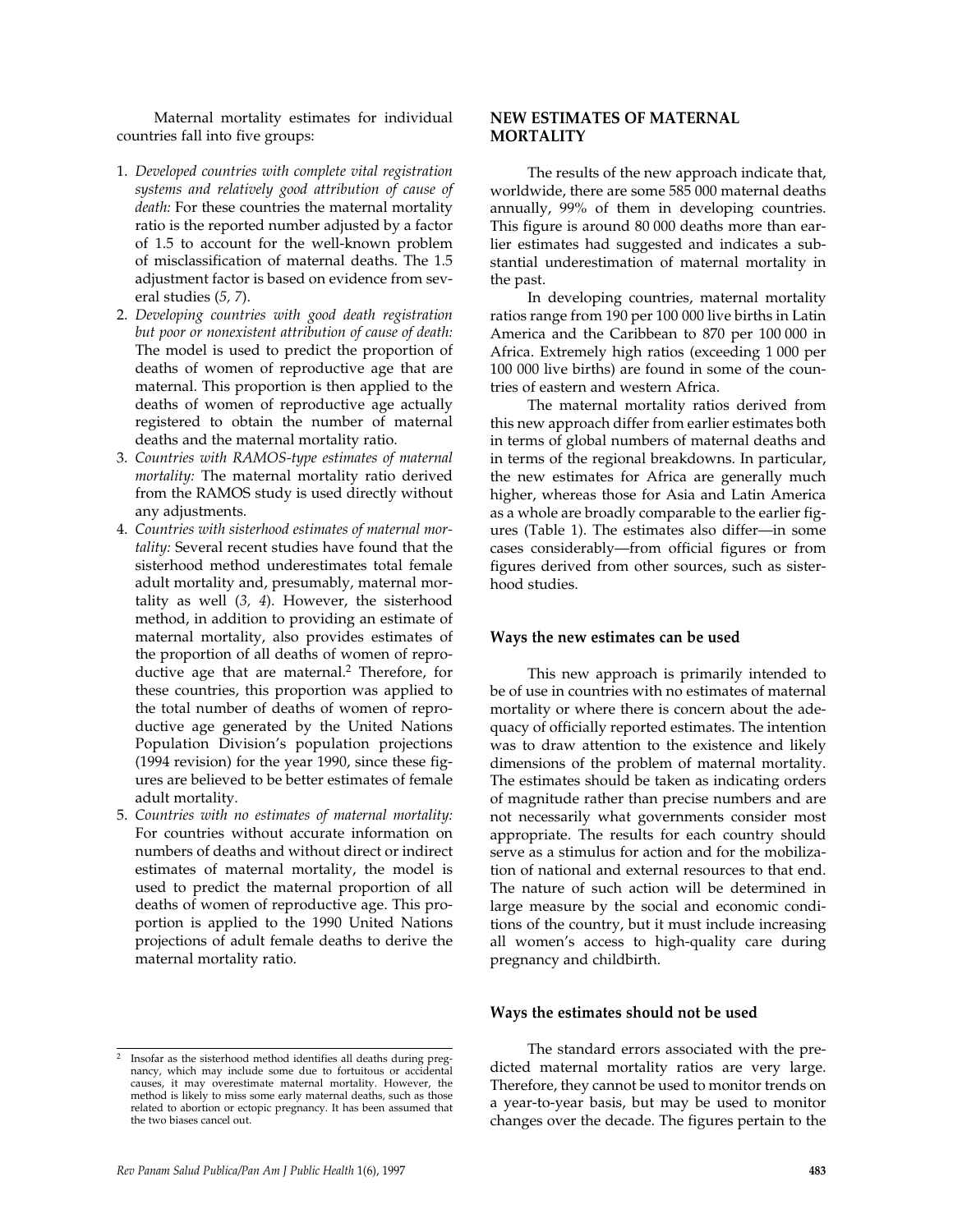#### **TABLE 1. New regional estimates of maternal mortality compared with previous estimates**

| UN region                           | Maternal mortality ratio<br>(maternal deaths per 100 000 live births) |               | Maternal deaths (1 000s) |               |
|-------------------------------------|-----------------------------------------------------------------------|---------------|--------------------------|---------------|
|                                     | Old estimates                                                         | New estimates | Old estimates            | New estimates |
| World total                         | 370                                                                   | 430           | 509                      | 585           |
| More developed regions <sup>a</sup> | 26                                                                    | 27            | 4                        | 4             |
| Less developed regions              | 420                                                                   | 480           | 505                      | 582           |
| Africa                              | 630                                                                   | 870           | 169                      | 235           |
| Eastern                             | 680                                                                   | 1 0 6 0       | 60                       | 97            |
| Middle                              | 710                                                                   | 950           | 21                       | 31            |
| Northern                            | 360                                                                   | 340           | 17                       | 16            |
| Southern                            | 270                                                                   | 260           | 4                        | 3.6           |
| Western                             | 760                                                                   | 1 0 2 0       | 66                       | 87            |
| Asia <sup>a</sup>                   | 380                                                                   | 390           | 310                      | 323           |
| Eastern                             | 120                                                                   | 95            | 30                       | 24            |
| South-central                       | (570) <sup>b</sup>                                                    | 560           | $(224)^{b}$              | 227           |
| South-eastern                       | 340                                                                   | 440           | 42                       | 56            |
| Western                             | 280                                                                   | 320           | 12                       | 16            |
| Europe                              | $(23)^{b}$                                                            | 36            | $(1)^{b}$                | 3.2           |
| Latin America and the Caribbean     | 200                                                                   | 190           | 25                       | 23            |
| Caribbean                           | 260                                                                   | 400           | 2                        | 3.2           |
| Central America                     | 160                                                                   | 140           | 6                        | 4.7           |
| South America                       | 220                                                                   | 200           | 17                       | 15            |
| North America                       | 12                                                                    | 11            |                          | 0.5           |
| Oceania <sup>c</sup>                | 600                                                                   | 680           |                          | 1.4           |

<sup>a</sup> Excluding Japan.

<sup>b</sup> Direct comparisons are not possible because of the redistribution of parts of the former USSR between the two regions.

<sup>c</sup> Exluding Australia and New Zealand.

Note: Figures may not add to totals because of rounding.

year 1990 and should be seen as a recalculation of the earlier 1991 revision rather than as indicative of trends since then.

#### **Interagency collaboration**

These new maternal mortality figures will be used by all the agencies of the United Nations system in their work, including the United Nations Population Fund (UNFPA), the United Nations Development Program (UNDP), the United Nations Population Division and Statistical Division, and the World Bank. The new approach was developed by Cynthia Stanton and Kenneth Hill of Johns Hopkins University. A detailed description of the methodology has been published (*4*). The work was guided throughout by an informal advisory group made up of members from the above-mentioned UN agencies as well as nongovernmental organizations working to reduce maternal mortality, notably the Population Council, Family Health International, MotherCare, the Columbia University School of Public Health, the London School of Hygiene and Tropical Medicine, and the Dugald Baird Center for Women's Health. WHO and UNICEF are grateful to

all the individuals whose time and commitment contributed greatly to the process.

# **OTHER METHODS FOR MONITORING TRENDS**

Where current vital registration systems underestimate maternal mortality because of misclassification of maternal deaths, estimates can be improved through the establishment of a system of confidential inquiries. Such inquiries not only result in better knowledge of the dimensions of the problem but also, insofar as they identify the causes of misclassification and analyze the management of each case, lead directly to improvements in case management and reductions in substandard care (*8*).

For monitoring progress toward the year 2000 goals, UNICEF and WHO propose process indicators which describe the causal pathways leading to maternal deaths and examine the coverage and quality of services for the management of obstetric complications (*9*). Process indicators can help to identify the most appropriate mix of interventions and to assess progress towards improved coverage and quality of care.